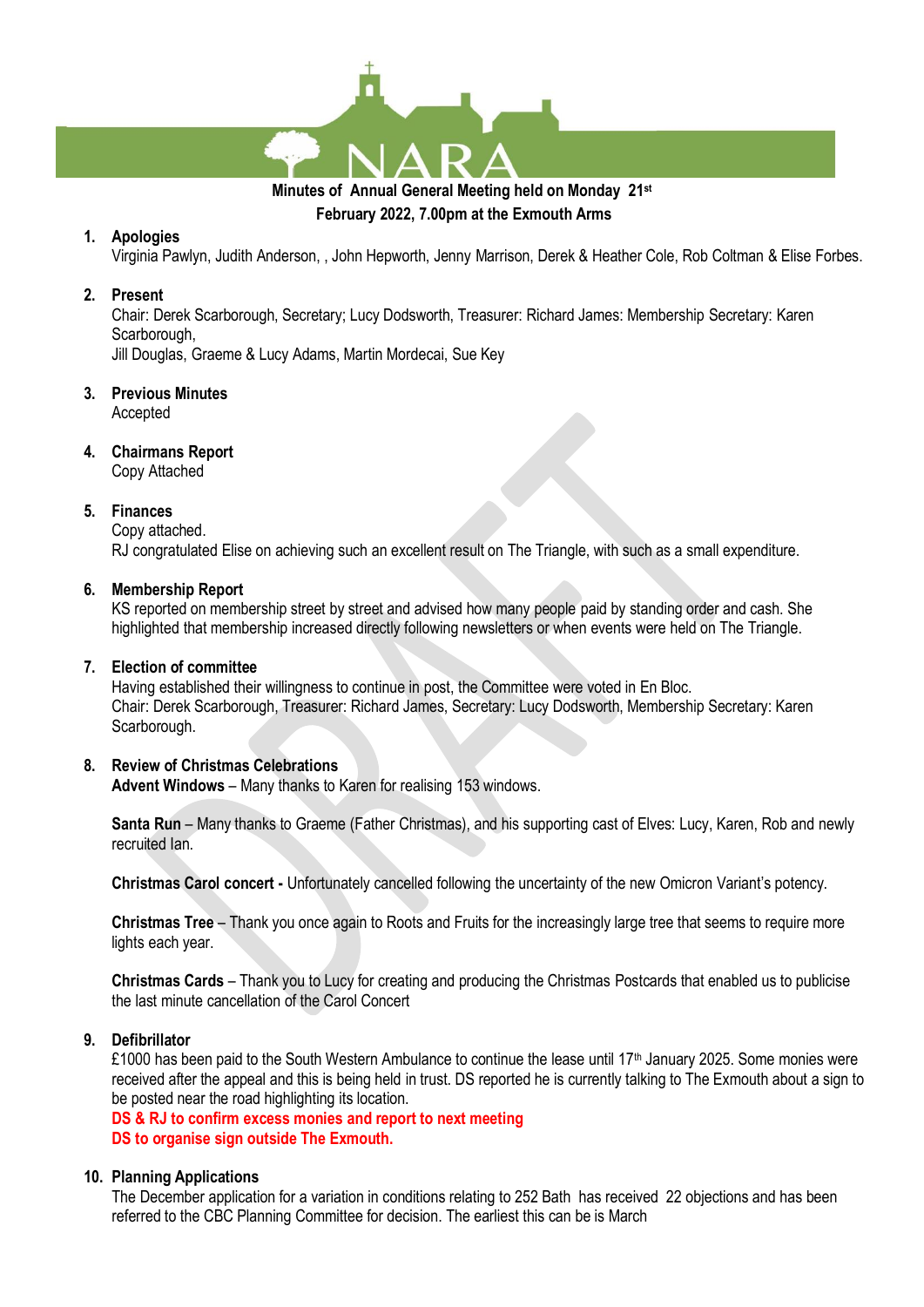

**Post Meeting Note**: DS has emailed CBC Planning Dept. requesting status update, and been advised that the vaulted window has been reinstated and that talks continue with regard to the balconies..

#### **11. Platinum Jubilee (2nd – 5 th June)**

Following debate it was resolved that street reps would canvass opinion to see if there was a desire to hold a "Street Party" and if so what format and timing would suit individual streets. It was agreed that NARA's collective response would be focussed around The History Weekend on The Triangle

#### **12. History Festival**

**Outline of the History Weekend:** will be held June 2<sup>nd</sup> to June 5<sup>th</sup> and centre on The Triangle comprising:

#### **New Noticeboard 1** : Populated with content on the history of the Bath Road, provided by Stuart Manton <http://www.cheltenhamsouthtown.org/>

Stuart will lead a walk and talk on the Bath Road on Saturday 4th starting at the Norwood Arms at 10.30am and then again at 3.00pm. The walk will last for about 90 minutes, and any contributions made by participants will be used to help with the upkeep of the Southtown Website.website .

**New Noticeboard 2** : Populated with Naunton Park History, content provided by David Elder

<https://davidelder.net/>

David will lead a walk and talk on the History of Naunton Park on Thursday 2<sup>nd</sup> June at 2pm and then on Saturday 4<sup>th</sup> June at the same time.

**Noticeboard 3:** Populated with a timeline of events 1852 -1952 comprising

Fairfield House Who built the houses in our area? Who lived in these houses? Houses (from paraffin to electricity/cesspit to bathroom). Transport from horse drawn carriage to car Local characters/memories Naunton Park School WW1 Hospital

**Grants;** A grant supported by councillor Paul Baker has been received and will be used to purchase 2 portable display boards

DS advised that contact had been made with the Cheltenham History Society (CHS) and Leckhampton Local History Society (LLHS) with a view to involving their members in contributing to the weekend. CLHS suggested a circular (attached) be prepared for distribution to their members. An email had also been sent to the Civic Society to see if they might make a donation to support the weekend.

Following discussion the following was agreed:

History Festival would be staged over the Platinum Jubilee Weekend.

LD will endeavour to secure some Naunton Crescent deeds

LD to create template for information to be posted & ultimately host the material on the website. JD to liaise with College Archives

Sub Committee be convened to discuss and plan detail.- DS convene meeting.

DS explore costings for printing a large B&W of our area in 1920 (depicting 4 houses on Triangle). DS send out list of topics inviting contributions from members.

## **13. Bath Road Initiative**

NARA and SPaJRA have purchased and installed 2 planters outside the Co-op and Exmouth Arms as part of the £3000 Build Back Better Grant sponsored by Councillor Paul Baker. He has also advised that the planning department has issued a schedule of work to be carried out on the Bath Road Car Park toilets (attached).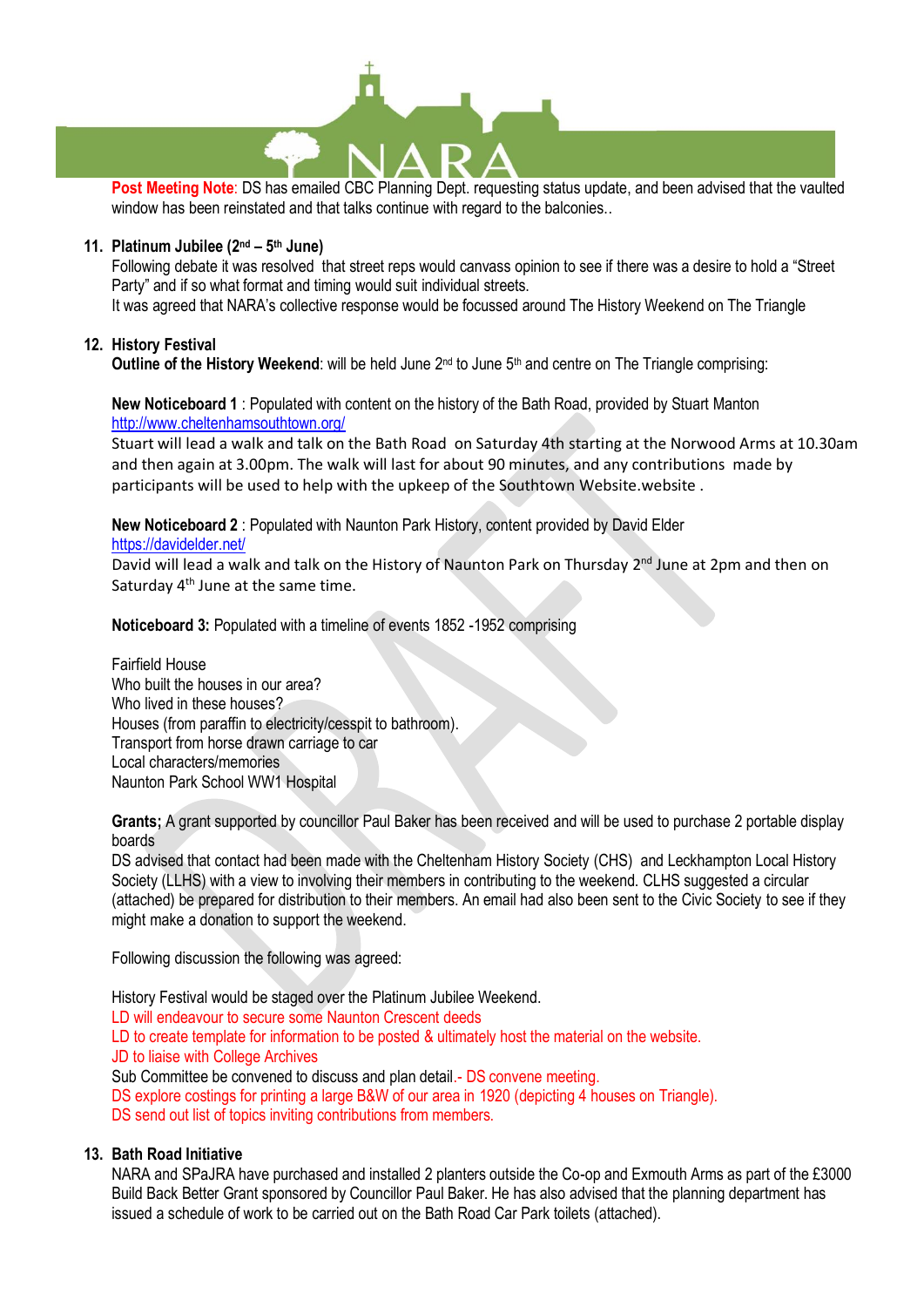

## **14. Litter Picks**

The next litter Pick will be Sunday 6<sup>th</sup> March at 10am from The Triangle. The June litter pick will be rescheduled due to the Jubilee. DS to explore arranging coffee in the Bath Road after a litter Pick.

## **15. A.O.B**

#### **Emporium**

Emporium, Bath Road has generously donated £100 in appreciation of the work carried out by NARA, in particular the litter picks of the Bath Road. **DS write letter of thanks**

**LD credit Emporium via the website and Facebook (DS to supply image0.**.

#### **Exmouth court**

SK advised she had notified CBC of problems with the drain between The Co-op and No. 7 Exmouth Street flooding.

**Next Meeting:** History Weekend Sub Committee date TBD